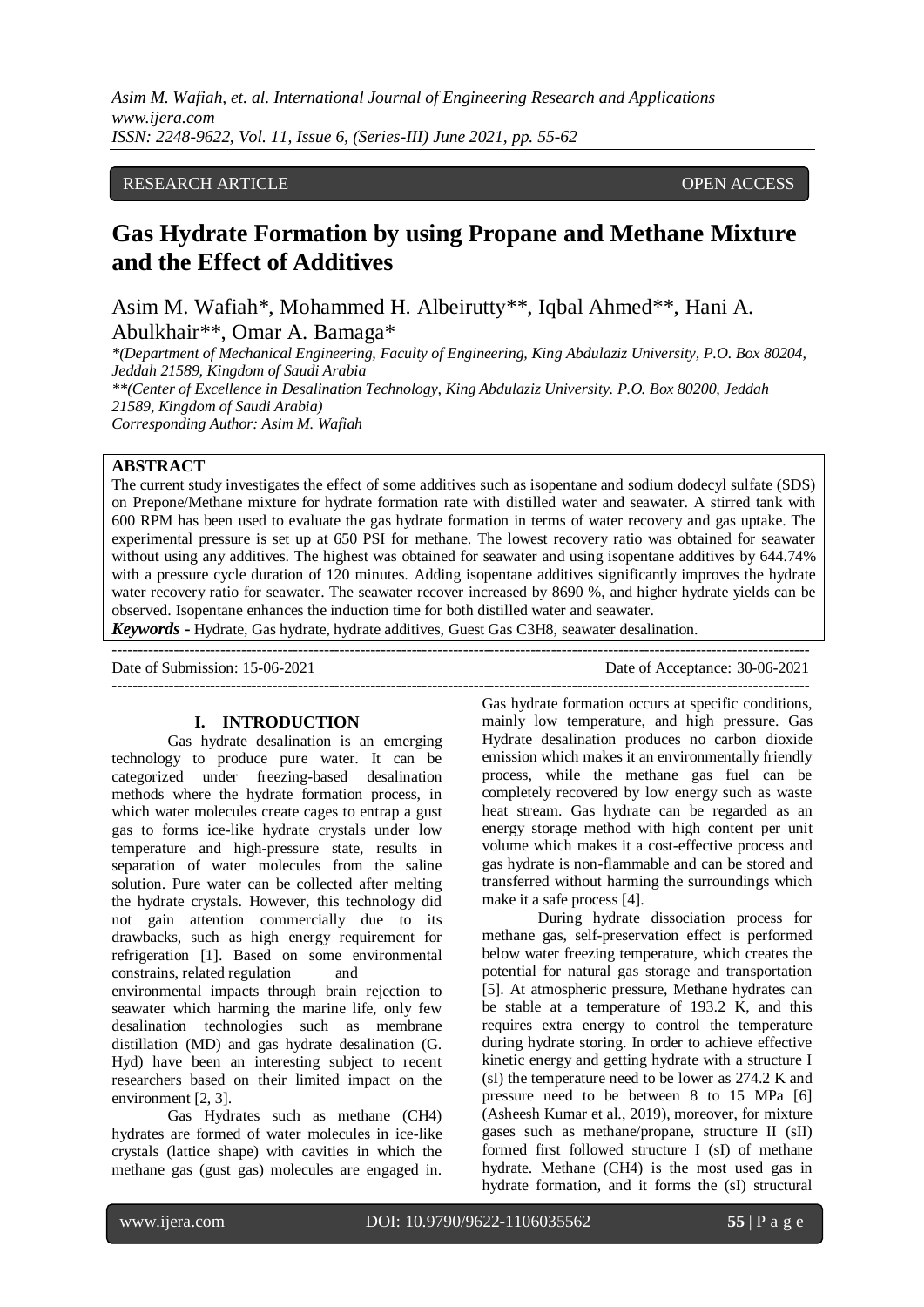form in a stable condition. [7]. It was reported that methane hydrate could increase the storage capacity, in which a single volume of methane hydrate is capable of storing around 180 volumes of methane in the gas phase [8]. Natural Gas (NG) is a valuable source of energy, and it is one of the cleanest fossil fuel with low carbon dioxide emission comparing to coal and crude oil, and it has been utilized as the main source of energy in many countries around the world, which raise the market share to 25% (BP Statistical Review, 2018), and in the USA, the most popular NG is the underground inventory such as natural gas reservoirs [5].

Generally, NG can be found faraway from industrial and residential sectors or in a different land, which makes transferring this energy to the demand location is required. Thus; it can be transferred through high-pressure pipelines, transfer to liquid and stored in tanks as liquefied natural gas (LNG) or compressing the gas to be stored in tanks as compressed natural gas (CNG) however, each method has different constraints. For transportation through pipelines, it requires free lands to lay down or parry the pipes. The installation cost is quite high, for LNG, the process requires to decrease the temperature up to 191 K which need extra cost for the cooling process, and in some cases, the gas can't be stored for a long time. This process has around two-third of gasoline in terms of volumetric energy storage density, however, the storage for a long time is not applicable for some condition. [4]. Propane is used as a guest gas for gas hydrate desalination of seawater and showed a unique ability to enhance the kinetics of gas hydrate formation when employed for separation of hydrates from residual brine in a fixed bed reactor. The hydrate dissociation occurs at 0.4 MPa and 279.65 K. [9]. Babu et al., [10] noted through hydrate formation morphology mapping that in the presence of propane gas in the system, hydrate formation propagates entirely in the gaseous phase resulting in significant hydrate formation. Utilizing mixed guest gases for hydrate formation has shown good results with silica sand bed and water [11], it was reported that an enhancement in hydrate formation kinetics for sand bed was accrued, and high rate of hydrate formation for gas mixture including propane was performed. Also, it was reported that fuel gas mixture with 2.5 mol% of propane decrease operation condition from 9 to 6 MPa with remarkable improving hydrate formation kinetics and increasing the gas uptake [12]. Linga and others indicated that significantly higher formation rates for the gas mixtures containing could be performed with a pressure up to 46 bar [11]. Babu [10] revealed a significantly higher rate of hydrate formation could be attributed due to the presence of propane and reported that in the case of using methane gas mixture, a higher rate of formation could be obtained at 50 bar. This study investigates some options for improving the gas hydrate formation rate during seawater desalination. Hailu [13] reported that a mixture of methane and propane (ch4:c3h8) provides an essential parameter for sII hydrate growth kinetics. Linga [11] indicated that significantly higher formation rates for the gas mixtures could be performed with a pressure up to 46 bar. Babu [10] revealed a significantly higher rate of hydrate formation can be attributed due to the presence of propane. Tianbiao et al., [9] reported that in the case of using a methane-propane gas mixture, a higher rate of formation could be obtained when the propane partial pressure is between 4.5 and 7.9 bar.

Additives are mainly added to a gas-water system in order to promote the hydrate formation process and are categorized based on the promoters' objective into thermodynamic promoters and kinetic promoters [14]. Adding surfactants such as sodium dodecyl sulfate (SDS) to methane improved surface tension between methane and water, thus promoted the hydrate formation process up to the highest hydrate formation limit with the stable rate [15]. Thermodynamic promoters are additives utilized to perform hydrate formation in easier operation conditions and mainly by low pressure and higher temperature to minimize the operation cost. Therefore, the selection of thermodynamic promoters is subjected to forming hydrate in moderate conditions. Thermodynamic promoters are mainly affecting the phase changes, they fill the large spaces in hydrate structure cages, and the gas fills the small cages. Therefore, they enable the hydrate to form in milder conditions and easily achievable low pressure and high temperature [4].

The current work compares the gas hydrate formation process for gas mixture (methane–propane mixture) water system with additives namely; SDS, isopentane and a mixture from both.

### **II. MATERIALS AND METHOD 2.1 Materials**

stainless-steel reactor with an internal volume of 1760 ml, an internal diameter of 100 mm and a height of 250 mm was utilized. The reactor top cover contained two sight windows fitted with acrylic glasses to allow visual observation while conducting the experiments. Two rod-type E- type thermocouples, omega inc., were fixed on the top cover to measure the temperature of the water sample. A high-pressure transmitter and an analogue pressure gauge (range 0-100 bar) were also connected directly to the reactor. Fig. 1. Illustrates the schematic diagram for the experiment procedure.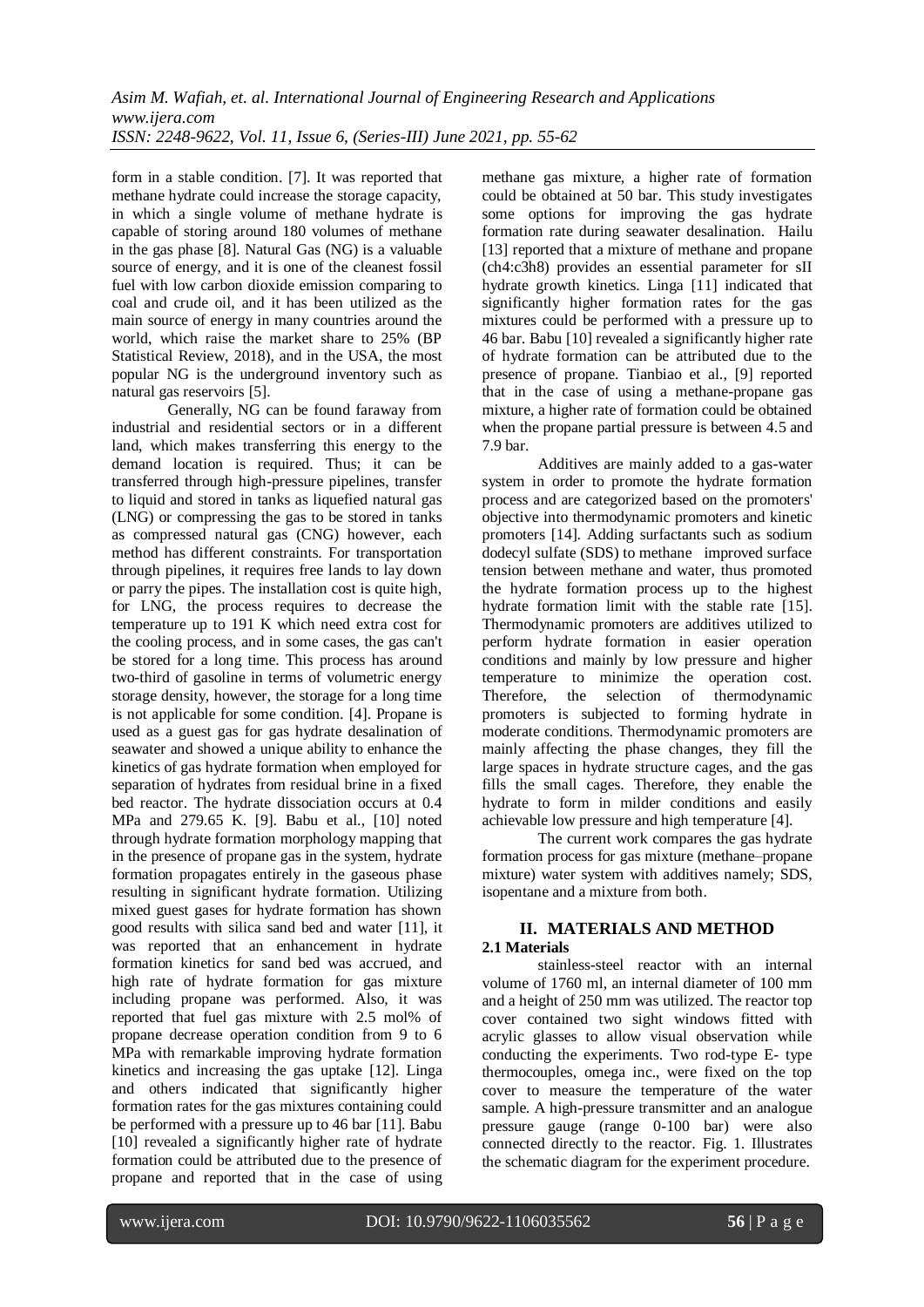*Asim M. Wafiah, et. al. International Journal of Engineering Research and Applications www.ijera.com ISSN: 2248-9622, Vol. 11, Issue 6, (Series-III) June 2021, pp. 55-62*



**Fig.1** Schematic diagram for the experiment procedure.

The reactor is submerged in a thermal basin with a volume of  $0.04 \text{ m}^3$  filled with glycol for cooling the reactor. The glycol is circulated through a pump and spiral heat exchanger submerged in a cooling circulator. The thermal basin is placed on a holder under which a magnetic stirrer, from Fisher Scientific, was placed. A gas pipeline connects the reactor with the gas cylinder. A digital camera was installed above the reactor pointed on one of the glass windows located on the cover of the reactor. Fig. 2 shows a photo of the reactor tank used in the current investigations.



**Fig. 2** Rector Tank used in the current experiments.

#### **2.2 Method**

#### **2.2.1 Preparation of solutions**

The water solutions of the desired concentration were prepared by adding the desired amount of additives to the water samples. The solutions were mixed for one hour using a magnetic stirrer. In this study additive added to water samples were 0.5% and 1% by weight. Seawater was collected form a seawater desalination plant from the pretreated seawater feed to RO units.

#### **2.2.2 Experiment procedure**

The prepared solution is poured inside the reactor; then the reactor is closed and tightened and placed in the thermal basin at 10C. Then the reactor is flushed with the selected gas for 15 seconds to remove air. The needle valve is closed, and the reactor is pressurized with C3H8CH4 450 psi, then the gas cylinder valve is closed. A pressure drop was observed inside the reactor in the first 15 minutes due to the cooling of gas to the reactor temperature. Hence, the gas cylinder valve was opened to adjust the gas pressure to 450 psi and then closed again. The gas pressure pattern with time inside the reactor depends on the occurrence of gas hydrate formation and its development. During this period a pressure drop occurs due to depletion of gas for hydrate formation. The occurrence of hydrate formation can be observed from the glass windows and by watching the magnetic bar movement. The magnetic bar will stop moving as a result of increased resistance inside the solution due to hydrate formation. Table 1 presents the parameters of the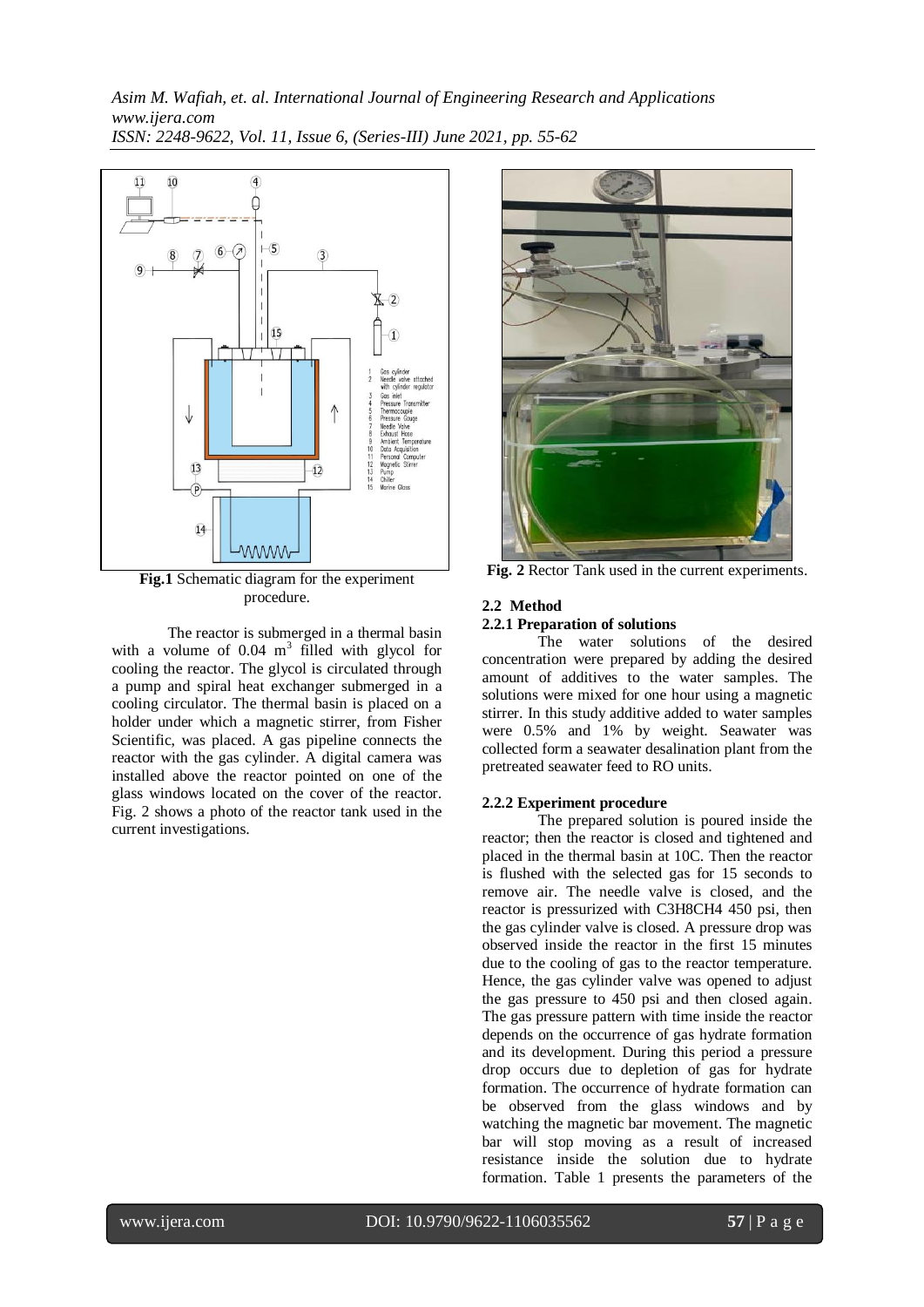*ISSN: 2248-9622, Vol. 11, Issue 6, (Series-III) June 2021, pp. 55-62*

study.

| <b>Table 1</b> Parameters of the study |                                                                                  |  |  |  |  |  |
|----------------------------------------|----------------------------------------------------------------------------------|--|--|--|--|--|
| <b>Parameters</b>                      | <b>Name</b>                                                                      |  |  |  |  |  |
| Type of solutions                      | Distilled Water<br>Sea Water                                                     |  |  |  |  |  |
| Type of Gases                          | Propane C3H8<br>Mixture<br>Methane/Propane<br>(CH4:C3H8) (90.5:9.5%)             |  |  |  |  |  |
| Durations                              | 24 <sub>hr</sub>                                                                 |  |  |  |  |  |
| <b>Gas Pressures</b><br>Additives      | 45 bar<br>A1: Isopentane<br>A2: (SDS) sodium dodecyl<br>sulfate<br>$A3: A1 + A2$ |  |  |  |  |  |
| Stirring (RPM)                         | 600                                                                              |  |  |  |  |  |
| Temperature (C)                        | 1.5                                                                              |  |  |  |  |  |

#### **2.2.3 Gas hydrate calculation**

The amount of gas hydrate formed was calculated using the equation of state of the gas system. the Pressure and Temperature between the number of moles/grams of the gas at time t and the number of moles/grams at time zero the number of moles of methane gas released from hydrate dissociation can be found by using the following equation [12]:

$$
(\Delta n_{H\uparrow}) = V_R \left(\frac{P}{zRT}\right)_0 - V_R \left(\frac{P}{zRT}\right)_t \tag{1}
$$

Where  $\Delta n_H \uparrow$  amount of methane gas consumed,  $V_R$  reactor volume, P and T are the pressure and temperature of the reactor at any time, z is the compressibility factor calculated by Pitzer's correlations, and R is the universal gas constant. For hydrate water recovery ratio (hydrate yield) was computed by using Eq (3) [16]:

$$
\text{hydrate yield } (\%)=\frac{\Delta n_{\text{H}} \uparrow \times \text{Hydrate Rate}}{\Delta n_{\text{H2O}}} \times 100 \text{ (2)}
$$

Where the mass of water formed in the hydrate (g) =  $\Delta n_{H} \uparrow \times$  Hydrate Rate. The hydration number is the number of water molecules required per gas molecule to form the hydrate structure. 6.73 was used as the theoretical minimum water to gas ratio 6 mole water/ 1 mole methane.

#### **2.2.4 Plan of experiments**

A total of eight experimental runs were carried out to determine the effect of gas-water system pressure, concentration and type of additives and water sample type on the amount of hydrate formed. Table 2 shows the parameters of each experiment.

**Table 2** Parameters of experimental runs for gas-

| water system   |                                           |                               |                 |                             |         |                              |
|----------------|-------------------------------------------|-------------------------------|-----------------|-----------------------------|---------|------------------------------|
| Exp            | System                                    | Additives                     | Stirring<br>rpm | Gas<br>rate Pressure<br>psi | $(^0C)$ | <b>Temp Duration</b><br>(hr) |
| $\mathbf{1}$   | $DW - CH_4$ :<br>$C_3H_8$                 | None                          | 600             | 650                         | 1.5     | 24                           |
| $\overline{2}$ | $DW - CH_4$ :<br>$C_3H_8$                 | IsoCP/DW<br>(1:3.3)           | 600             | 650                         | 1.5     | 24                           |
| 3              | $DW - CH_4$ :<br>$C_3H_8$                 | <b>SDS</b>                    | 600             | 650                         | 1.5     | 24                           |
| 4              | $DW - CH_4$ :<br>$C_3H_8$                 | $SDS +$<br>IsoCP/DW<br>(1:30) | 600             | 650                         | 1.5     | 24                           |
| 5              | $SW - CH_4$ :<br>$C_3H_8$                 | None                          | 600             | 650                         | 1.5     | 24                           |
| 6              | $\text{SW}$ - $\text{CH}_4$ :<br>$C_3H_8$ | IsoCP/DW<br>(1:3.3)           | 600             | 650                         | 1.5     | 24                           |
| $\overline{7}$ | $SW - CH_4$ :<br>$C_3H_8$                 | <b>SDS</b>                    | 600             | 650                         | 1.5     | 24                           |
| 8              | $SW - CH_4$ :<br>$C_3H_8$                 | $SDS +$<br>IsoCP/DW<br>(1:30) | 600             | 650                         | 1.5     | 24                           |

## **III. RESULTS AND DISCUSSIONS**

A 600 RPM The stirred tank was used to investigate the effect of SDS and isopentane additives on Propane/Methane mixture hydrate formation. The gas consumption and hydrate water recovery ratio have been calculated as explained in the previous section. Table 3 summarizes the experiments with distilled water and seawater under the Propane/Methane mixture pressure of 650 PSI. The table presents the induction time for hydrate formation, the gas uptake, the water volume to hydrate, the percentage of water recovery and the final gas consumption.

As shown in the table, the induction times were between 1.50 and 6.97 min. For distilled water samples, the induction time has been decreased with isopentane and SDS additives by 20% and 3% respectively. Isopentane showed remarkable enhancement in the induction time. The additive mixture (A3) has better induction time than SDS.

For seawater samples, the induction time has been decreased by isopentane additives. The induction time was enhanced by 151% with isopentane, and it shows better results than SDS and the additive mixture (A3). The gas uptake has been increased with additives; however, isopentane shows higher results than SDS. The changes in gas uptakes for all experiments for 120 min are presented in Fig. 2.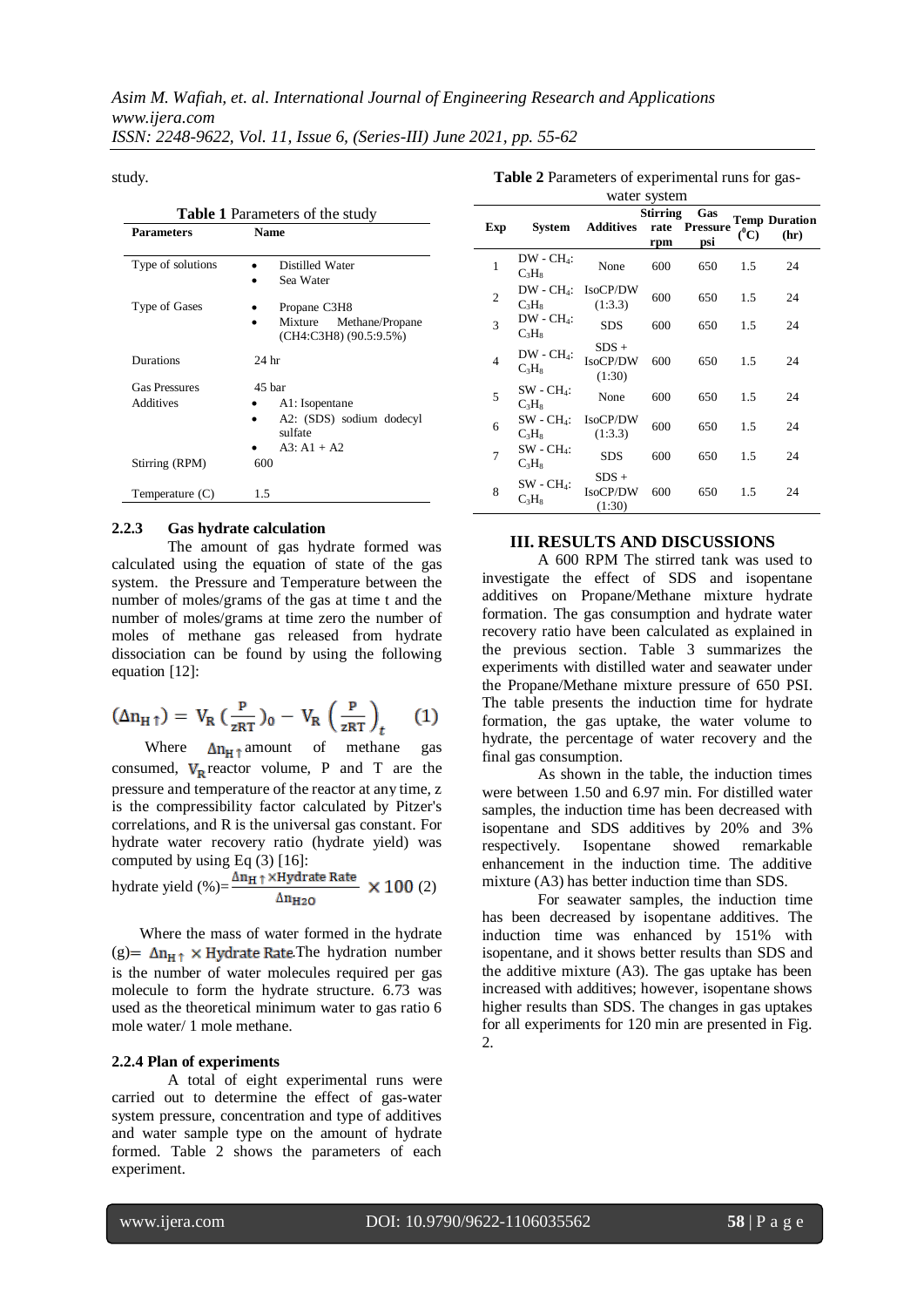| Exp.           | <b>System</b>                                       | <b>Pressure</b><br>(PSD) | <b>Induction</b><br><b>Time</b><br>(min) | Gas<br>Uptake<br>(mol) | Vol.<br>$H2O$ (ml) | Water<br><b>Recovery</b><br>(9/6) | Gas<br>Cons.<br>(mol/<br>mol |
|----------------|-----------------------------------------------------|--------------------------|------------------------------------------|------------------------|--------------------|-----------------------------------|------------------------------|
| 1              | Distilled Water                                     | 650                      | 1.80                                     | 0.0223                 | 24.09              | 18.46%                            | 0.0309                       |
| $\overline{2}$ | Distilled Water-with<br>A1: Isopantane              | 650                      | 1.50                                     | 0.0896                 | 60.07              | 46.42%                            | 0.0769                       |
| R              | Distilled water with<br>A2:SDS                      | 650                      | 1.76                                     | 0.0285                 | 60.87              | 35.94%                            | 0.0885                       |
| 4              | Distilled water with<br>$A3: (SDS +$<br>Isopentane) | 650                      | 1.72                                     | 0.0639                 | 69.06              | 44.73%                            | 0.0780                       |
| 5              | Seawater                                            | 650                      | 6.97                                     | 0.0705                 | 7.62               | 5.70%                             | 0.0083                       |
| 6              | Seawater-with A1:<br>Isopantane                     | 650                      | 2.77                                     | 0.1877                 | 19.2142            | 17.74%                            | 0.0246                       |
| 7              | Seawater with A2:<br><b>SDS</b>                     | 650                      | 6.10                                     | 0.0596                 | 9.48               | 7.42%                             | 0.0098                       |
| 8              | Seawater with A3:<br>$(SDS + Isonentane)$           | 650                      | 5.31                                     | 0.1778                 | 6.45               | 14.88%                            | 0.0121                       |

|  |  |  | Table 3 Summary of the experimental trials. |  |
|--|--|--|---------------------------------------------|--|
|--|--|--|---------------------------------------------|--|



**Fig. 2** Gas uptake for all Experiments.

Pure isopentane (A2) shows better performance than the mixture additives (A3). Water recovery rate has been increased with a mixture of additives for distilled water, and it has been significantly increased by using isopentane with seawater by 210%. In addition, the changes in  $H<sub>2</sub>O$ volume have been increased by 153%. Fig. 3 illustrates the changes in  $H_2O$  volume, water recovery and final gas consumption during 120 min for all experiments.





Fig. 3 Experiments results: A) H<sub>2</sub>O volume, B) water recovery and C) final gas consumption.

Fig. 4 shows a comparison with other's experimental study [15]. As illustrated in the figure, the highest gas uptake for isopentane additives in the current investigation, followed by the current investigation with SDS and isopentane additives. The present results for distilled water without any additives have around 3 % deviation, which might be due to experimental error; thus, the results can be validated with their work. The current investigation showed higher gas uptake for distilled water than others [15].



experiments.

The hydrate behavior and growth can be explained by profile in the stirred reactor tank with 600 RPM. Fig. 5 illustrates these relations for all experiments.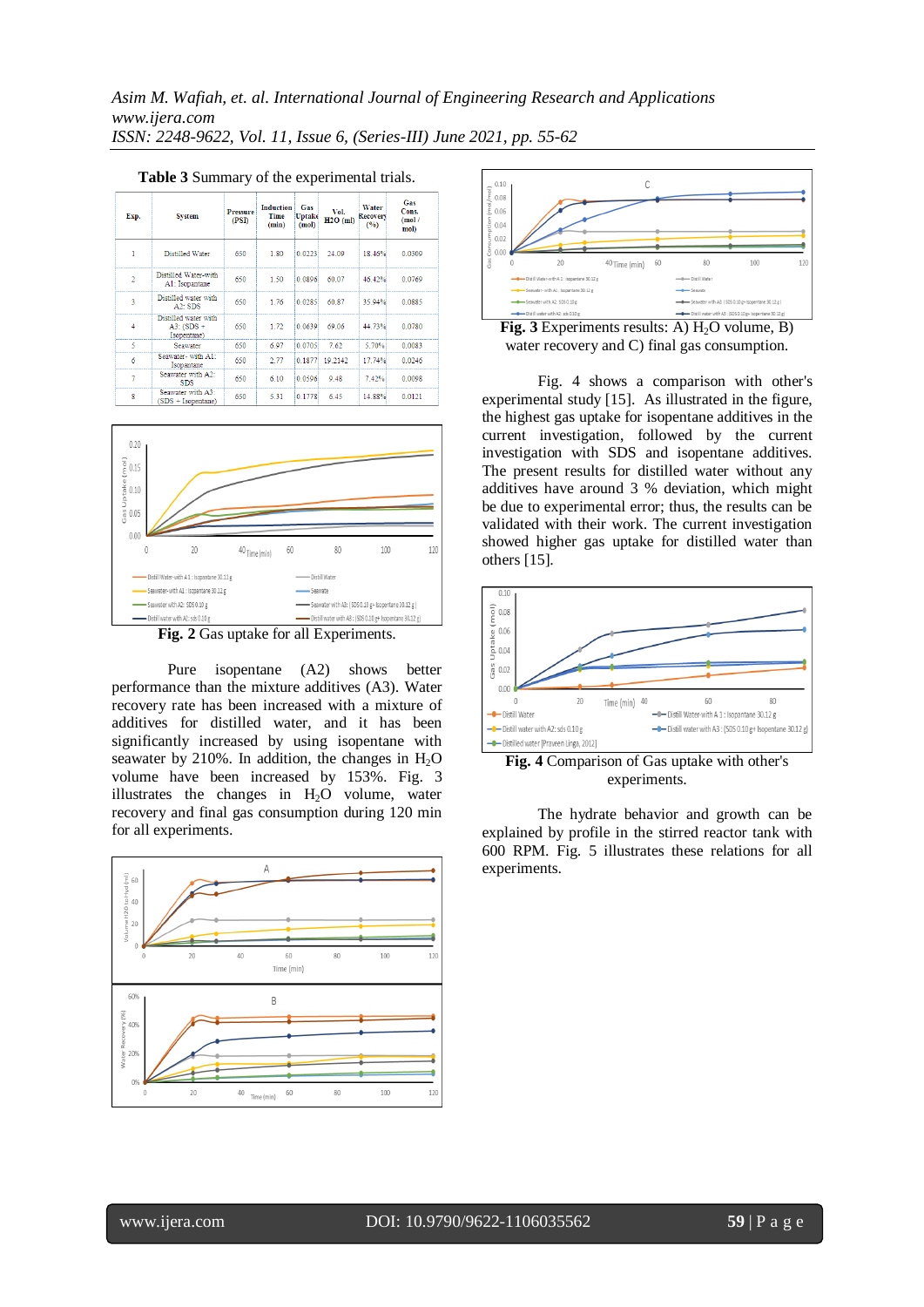*Asim M. Wafiah, et. al. International Journal of Engineering Research and Applications www.ijera.com ISSN: 2248-9622, Vol. 11, Issue 6, (Series-III) June 2021, pp. 55-62*





**Fig. 5** Temperature profiles for all experiments.

The temperature profile was obtained using a thermocouple inserted in the stirred tank, and they were utilized during all eight experiments (each experiment is 120 min duration). As shown in the

www.ijera.com DOI: 10.9790/9622-1106035562 **60** | P a g e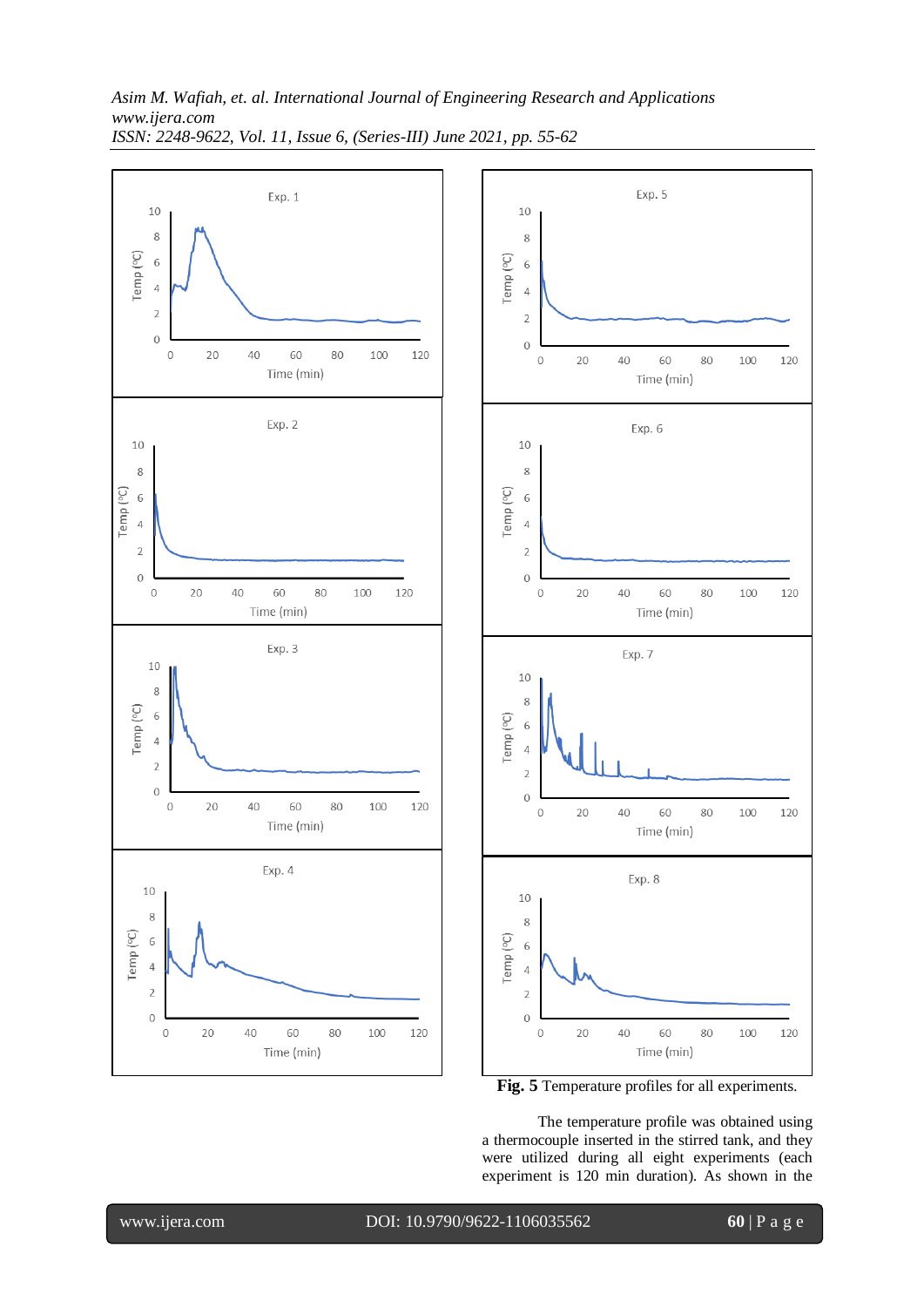figure for Exp.1 for distilled water, a peak was observed at 1.07 min, and the temperature was increased up to  $8.3^{\circ}$ C. However, the temperature spike has been performed due to hydrate nucleation and releasing exothermic heat. The set experimental temperature was reached after 40 min.

For Exp. 2 with distilled water and isopentane mixture, a peak was observed at 0.60 min, the temperature was increased up to  $6.5^{\circ}$ C, and the induction time was faster. The set experimental temperature was reached after 8 min.

The profiles for distilled water and SDS additives (Exp. 3) showed a high-temperature spike at  $10.2^{\circ}$ C, and the set experimental temperature was reached after 20 min. The profiles for distilled water and mixture additives (Exp.4) showed more than two peaks and the first one was performed based on the first hydrate nucleation followed by a second nucleation phase (20 min between the two nucleation phases).

For seawater system, Exp. 5 and 6 showed similar temperature profiles. The seawater temperature profile (Exp. No. 7 and 8) showed multiple peaks In Exp. No. 7, the first peak was observed at 10.09 min, the temperature was increased up to  $8.4^{\circ}$ C. The set experimental temperature was reached after 65 min. In Exp. No. 8, the first peak was observed at 8.92 min, and the temperature was increased up to  $5.3^{\circ}$ C. The set experimental temperature was reached after 35 min. The water recovery reached 14.88% with 0.024 mol final gas consumption.

The lowest recovery ratio was about 7.42 % obtained from Exp. 5 for seawater without using additives, and the highest was 644.74% from Exp. 6 for seawater and using isopentane additives with a pressure cycle duration of 120 minutes. Therefore, adding isopentane additives, significant improvement in the hydrate water recovery ratio can be obtained with seawater and seawater by about 8690 %, and higher hydrate yields can be observed.

# **IV. CONCLUSION**

This work investigates some options for improving the gas hydrate formation rate during seawater desalination. The main research objectives are to investigate Isopentane and SDS additives' effect in a stirred tank to assess the propane/methane hydrate formation in terms of water recovery and gas uptake. The experimental pressure is set up at 650 PSI for the gas mixture. It was concluded that isopentane additives improve the recovery rate for water in the presence of propane/methane mixture. Isopentane enhances the induction time for both distilled water and seawater. Additional factors can be considered to enhance the hydrate formation process such as improving the heat and mass transfer

mechanism and overcomes the thermal resistance through modifying the reactor tank design.

## **ACKNOWLEDGEMENTS**

This work was performed in the Center of Excellence in Desalination Technology (CEDT) at King Abdulaziz University (KAU). Foremost, sincere gratitude is expressed to Prof. Praveen Linga, Department of Chemical and Biomolecular Engineering, National University of Singapore, Singapore, for his endless support during this research work. Special gratitude to Dr. Ghassan Softah for his support during the experimental investigation.

# **REFERENCES**

- [1]. Abhishek Nambiar, Ponnivalavan Babu, Praveen Linga. Improved Kinetics and Water Recovery with Propane as Co-Guest Gas on the Hydrate-Based Desalination (HyDesal) Process. ChemEngineering 2019, 3, 31; doi:10.3390/chemengineering 3010031.
- [2]. Chong Wei Ong, Cheng-Liang Chen. Technical and economic evaluation of seawater freezing desalination using liquefied natural gas. Energy 181 (2019) 429-439.
- [3]. Syed M. Zubair, Mohamed A. Antar, Samih M. Elmutasim, Dahiru U. Lawal. Performance evaluation of humidification-dehumidification (HDH) desalination systems with and without heat recovery options: An experimental and theoretical investigation. Desalination 436 (2018) 161–175.
- [4]. Veluswamy HP, Kumar A, Seo Y, Lee JD, Linga P. A review of solidified natural gas (SNG) technology for gas storage via clathrate hydrates. Appl Energy 216 (2018) 262–85.
- [5]. Veluswamy HP, Wong AJH, Babu P, Kumar R, Kulprathipanja S, Rangsunvigit P, et al. Rapid methane hydrate formation to develop a cost effective large scale energy storage system. Chem Eng J 2016;290:161–73.
- [6]. Asheesh Kumar, Rajnish Kumar, Praveen Linga. Sodium Dodecyl Sulfate Preferentially Promotes Enclathration of Methane in Mixed Methane-Tetrahydrofuran Hydrates. iScience 14, 136–146, April 26, 2019.
- [7]. Zhenyuan Yin, Maninder Khurana, Hoon Kiang Tan, Praveen Linga. A review of gas hydrate growth kinetic models. Chemical Engineering Journal 342 (2018) 9–29.
- [8]. Sloan Jr. ED. Fundamental principles and applications of natural gas hydrates. Nature 2003;426:353.
- [9]. Tianbiao He, Zheng Rong Chong, Junjie Zheng, Yonglin Ju c, Praveen Linga. LNG